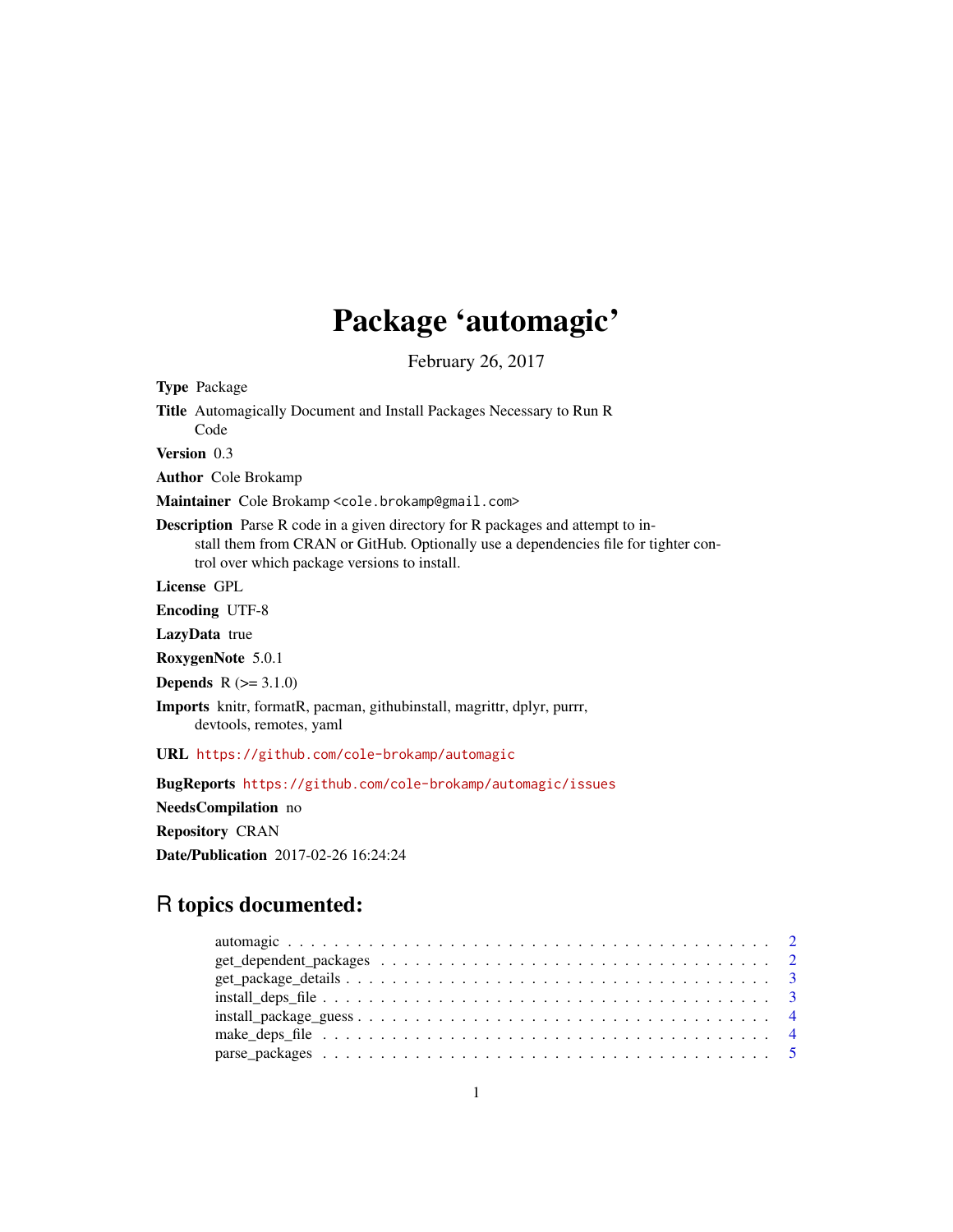#### <span id="page-1-0"></span>**Index** [6](#page-5-0) **6**

<span id="page-1-1"></span>

#### Description

Searches a given directory for all R and R Markdown files, parses them for required packages and attempts to install them from CRAN or GitHub. More importantly, if a 'deps.yaml' file was made using [make\\_deps\\_file](#page-3-1), automagic will use this rather than try to install based on a best guess.

#### Usage

 $automagic(directory = getwd())$ 

#### Arguments

directory folder to search for R and Rmd files

#### See Also

[install\\_package\\_guess](#page-3-2), [parse\\_packages](#page-4-1)

get\_dependent\_packages

*get packages required to run R code*

#### Description

get packages required to run R code

#### Usage

get\_dependent\_packages(directory = getwd())

#### Arguments

directory folder to search for R and Rmd files

#### Details

parses all R and Rmd files in a directory and uses [parse\\_packages](#page-4-1) to find all R packages required for the code to run

#### Value

a vector of package names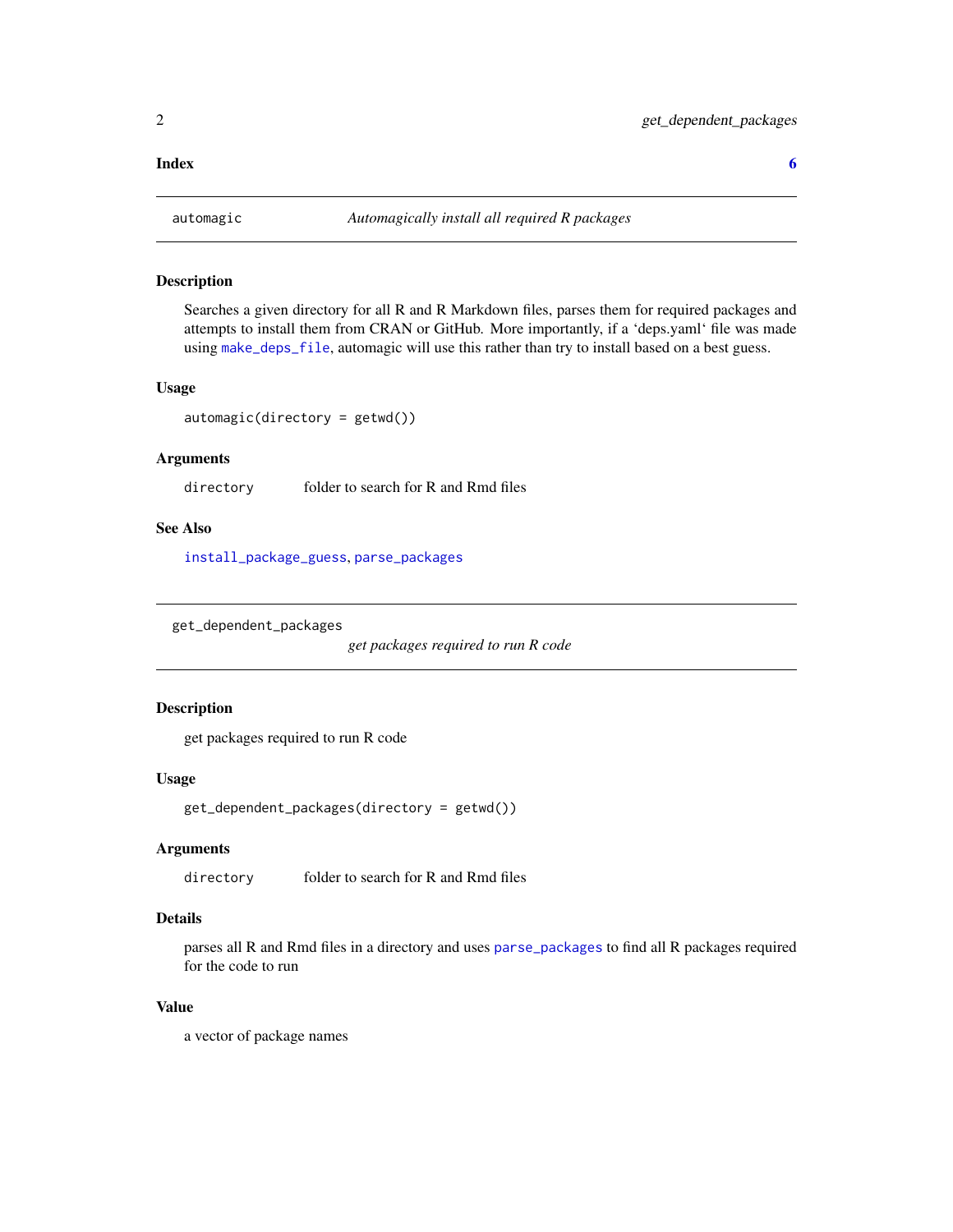#### <span id="page-2-0"></span>Description

Uses packageDescription to get details about given package from R library on local machine. Currently only supports CRAN and GitHub packages

#### Usage

```
get_package_details(pkg_name)
```
#### Arguments

pkg\_name package name

#### Value

A list of package characteristics. "Package", "Repository", and "Version" for CRAN packages. "Package", "GithubUsername", "GithubRepo", "GithubRef", and "GithubSHA1" for Github packages.

<span id="page-2-1"></span>install\_deps\_file *Install R packages from a package dependencies (*deps.yaml*) file*

#### Description

Installs packages from GitHub and CRAN based on Sha1 key and version number respectively, as defined in a deps.yaml file created by [make\\_deps\\_file](#page-3-1)

#### Usage

```
install_deps_file(directory = getwd())
```
#### Arguments

directory directory containing deps.yaml file

#### See Also

[make\\_deps\\_file](#page-3-1), [automagic](#page-1-1)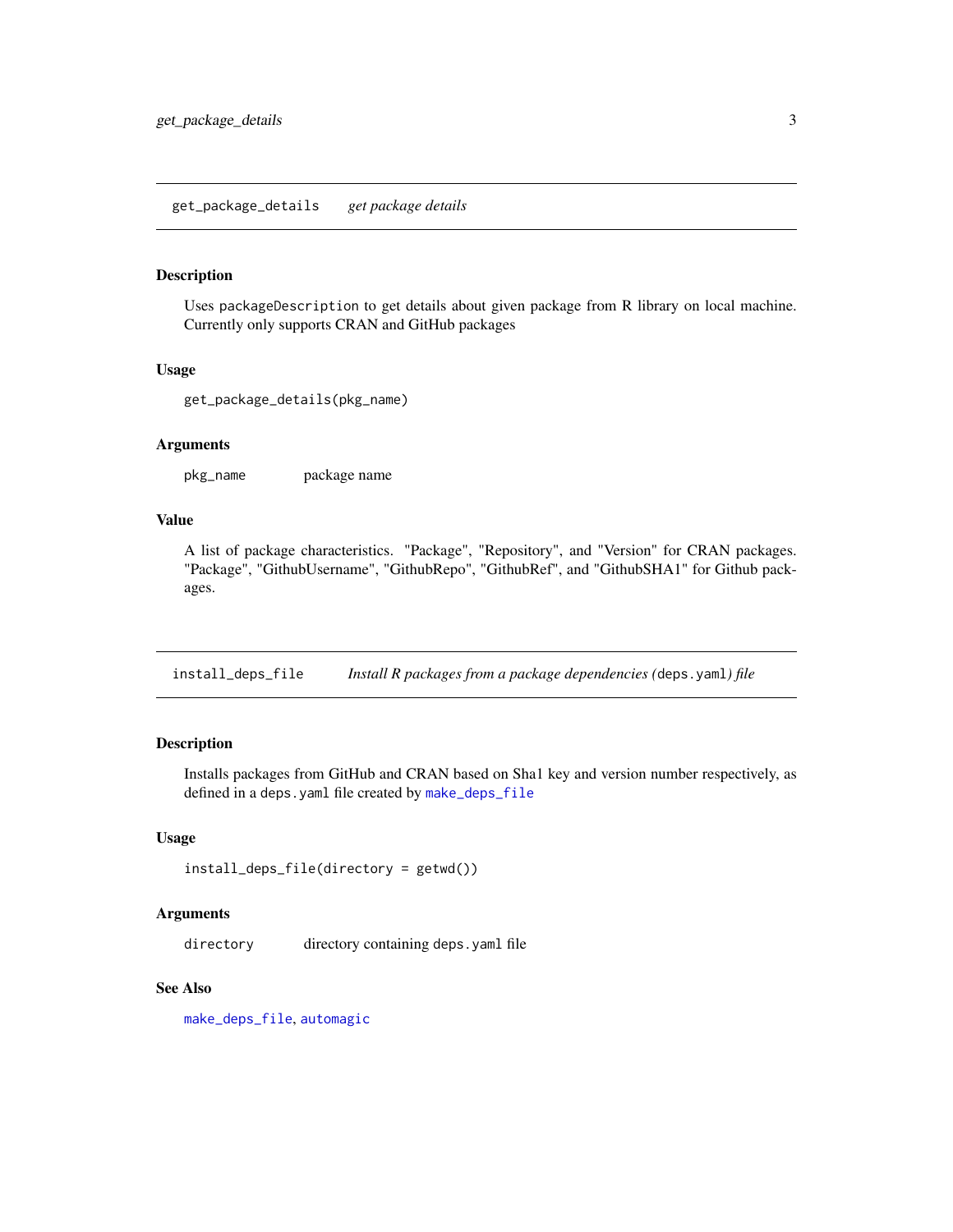<span id="page-3-2"></span><span id="page-3-0"></span>install\_package\_guess *Install package from CRAN or GitHub based on best guess*

#### Description

If a package is not availble in the R library, attempt to install it from CRAN. If not available on CRAN, attempt to install the package from GitHub based on the "best guess". If R is running interactively, then the user will be prompted before installing GitHub packages.

#### Usage

```
install_package_guess(pkg, force_install = FALSE, prompt = interactive())
```
#### Arguments

| pkg           | name of package to install                                                                                                      |
|---------------|---------------------------------------------------------------------------------------------------------------------------------|
| force_install | install even if package is in library (warning! this could install a newer or older<br>version of an already installed package) |
| prompt        | prompt the user to install a GitHub package (defaults to yes if the R session is<br>interactive)                                |

#### Details

@details This function does not check package versions. Specify force\_install=TRUE to force installation of the package, updating it to the latest available version. Note that this function attempts to install its packages based on a best guess and is meant for use in automatically setting up an R programming environment. Do not use for installing packages if you have the option to install from a deps.yaml file. See [make\\_deps\\_file](#page-3-1) and [install\\_deps\\_file](#page-2-1) for installing version specific packages based on a local R library.

<span id="page-3-1"></span>make\_deps\_file *Make a package dependencies (*deps.yaml*) file*

#### Description

This function parses R code for required packages using [parse\\_packages](#page-4-1) and then queries the R package library to determine the exact source and version of each package to install. Currently, only CRAN and GitHub packages are supported. Install packages from the 'deps.yaml' file using [automagic{](#page-1-1)install\_deps\_file}

#### Usage

```
make_deps_file(directory = getwd())
```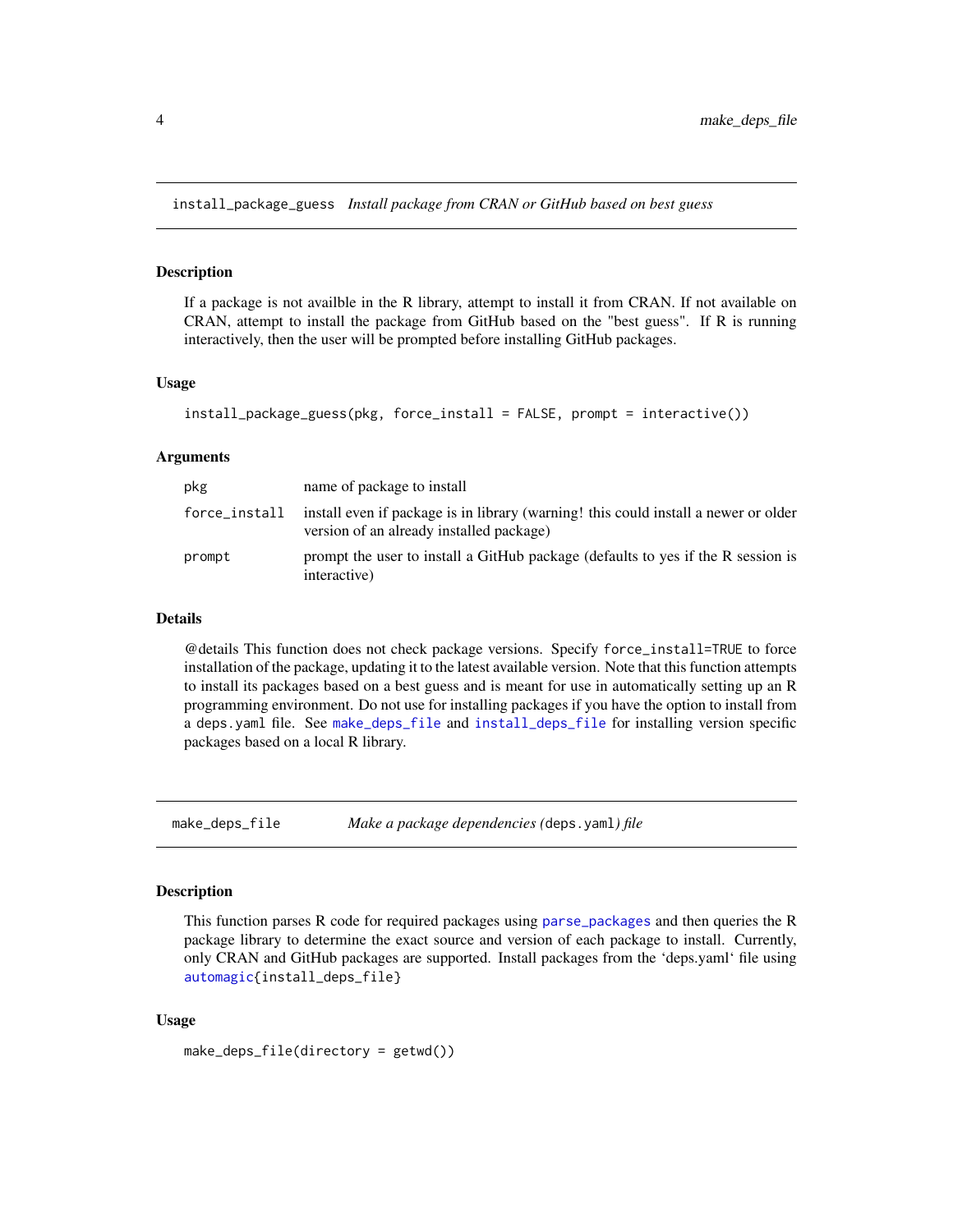#### <span id="page-4-0"></span>parse\_packages 5

#### Arguments

directory directory containing R code to parse

#### See Also

[automagic](#page-1-1)

<span id="page-4-1"></span>parse\_packages *Parse R code for required packages*

#### **Description**

Parses an R or R Markdown file for the package names that would be required to run the code.

#### Usage

parse\_packages(fl)

#### Arguments

fl file to parse for required package names

#### Details

This function uses regular expressions to search through a file containing R code to find required package names. It extracts not only package names denoted by [library](#page-0-0) and [require](#page-0-0), but also packages not attached to the global namespace, but are still called with [::](#page-0-0) or [:::](#page-0-0).

Because it relies on regular expressions, it assumes all packages adhere to the valid CRAN package name rules (contain only ASCII letters, numbers, and dot; have at least two characters and start with a letter and not end it a dot). Code is also tidying internally, making the code more predictable and easier to parse (removes comments, adds whitespace around operators, etc). R Markdown files are also supported by extracting only R code using [purl](#page-0-0).

#### Value

a vector of package names as character strings

#### See Also

[install\\_package\\_guess](#page-3-2), [automagic](#page-1-1)

#### Examples

```
cat('library(ggplot2)\n # library(curl)\n require(leaflet)\n CB::date_print()\n',file='temp.R')
parse_packages('temp.R')
unlink('temp.R')
```